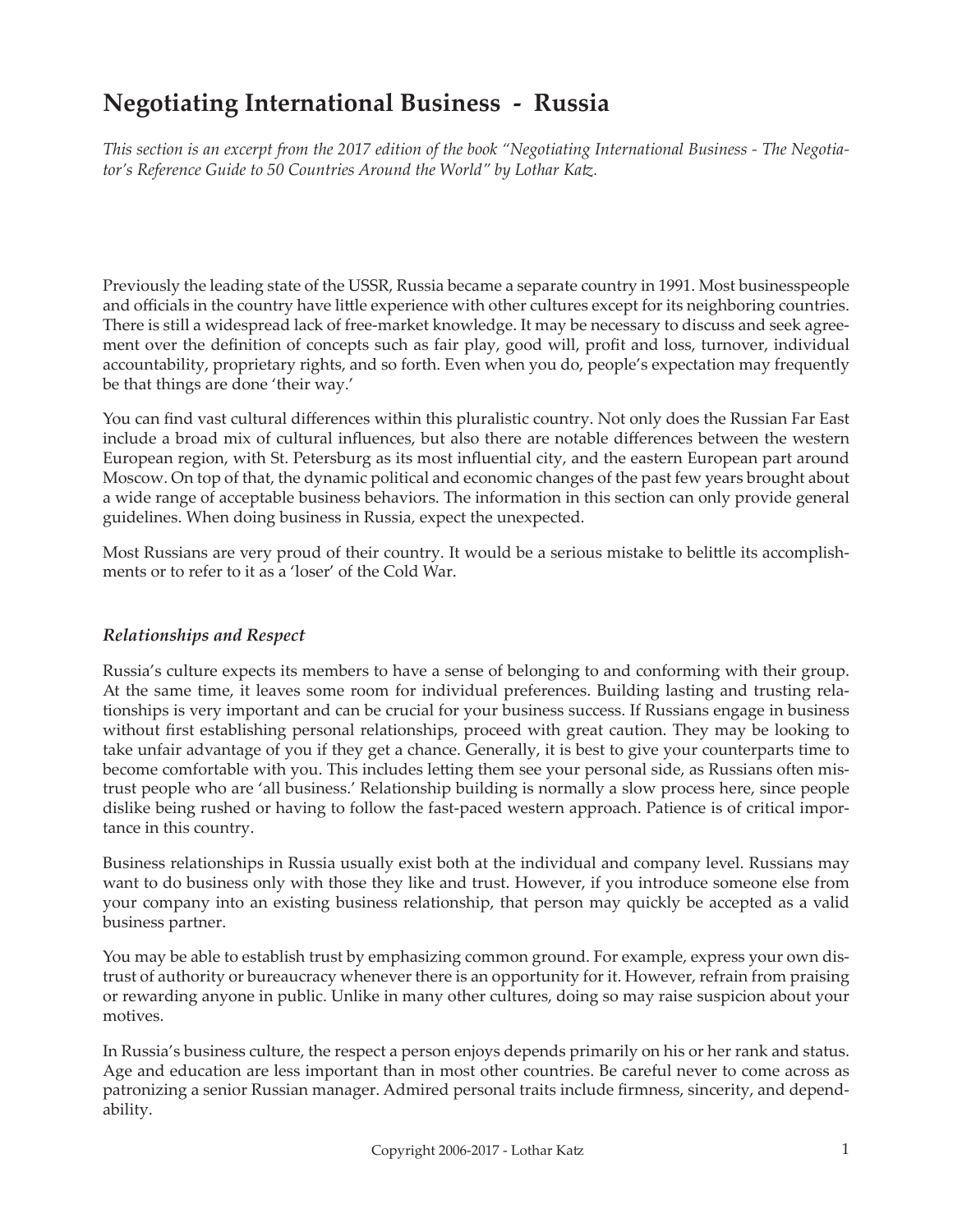### *Communication*

In addition to Russian, the country's official language, a number of minority languages exist. Not many businesspeople speak English fluently. In addition, Russians may insist that they understand everything you say even when this is not really the case. It may be necessary to have an interpreter. In these cases, ask beforehand whether an interpreter should be present at a meeting. However, keep in mind that even some interpreters may not speak and understand English at a fully proficient level. It may be in your best interest to bring your own interpreter, rather than depending on one provided by the Russians, to ensure an unbiased translation. When communicating in English, speak in short, simple sentences and avoid using slang and jargon. It will help people with a limited command of English if you speak slowly, summarize key points, and pause frequently to allow for interpretation.

While celebrations and social events can get very noisy, being loud may reflect poorly on you in most business settings. However, emotions are often shown openly. People generally converse while standing around two to three feet apart.

Communicating with Russians can be anything from very direct to rather indirect. On one hand, they may say *nyet* (no) frequently and you will have to figure out ways to get past that. In contrast, people may say things they think you want to hear as a way to lure you into a business deal.

Russians keep physical contact infrequent. While several gestures may be used, be careful to control your own. The American *OK* (thumb and index finger forming a circle) and 'V' signs are obscene gestures in Russia. Slapping the open hand over a fist can also be a vulgar gesture. Standing with your hands in your pockets may be considered rude. The thumbs-up gesture is positive as it signals approval. Eye contact should be frequent, almost to the point of staring. This conveys sincerity and helps build trust.

### *Initial Contacts and Meetings*

Choosing a local intermediary who can leverage existing relationships to make the initial contact is useful. Assuming you identified someone who is respectable and trustworthy, this person will help bridge the gap between cultures, allowing you to conduct business with greater effectiveness. In addition, the person's help in getting things organized can be very important in Russia's sometimes-chaotic business environment. Negotiations in Russia may be conducted by individuals or teams of negotiators. Teams should be well aligned, with roles clearly assigned to each member. Russians can be very good at exploiting disagreements between members of the other team to their advantage.

If possible, schedule meetings at least two to three weeks in advance. Since Russians want to know who they will be meeting, provide details on titles, positions, and responsibilities of attendees ahead of time. It is unlikely that you will meet the top executive of an organization at the first meeting, so be prepared to deal with subordinates. They may have significant influence over the final decision. Confirm your meeting several times, and be prepared for your counterparts to cancel or postpone meetings with little or no notice. Unless you are sure that your counterparts are sufficiently fluent in English, keeping your correspondence in Russian is strongly advisable.

While meetings may start considerably late, Russians expect foreign visitors to be punctual. Being late by more than 10 to 15 minutes without having a valid and plausible excuse can be an offense. Do not show signs of impatience if you have to wait, even if the other side is an hour or more late.

Russian names are normally given in the order of first name, middle name (derived from the father's first name, for instance *Ivanovich* = 'son of Ivan'), family name. In formal situations, the order may revert to family name, first name, middle name. People may sometimes be addressed with all three names. Otherwise, use *Mr./Ms.* plus the family name. If a person has an academic or professional title, it is very important to use it instead, followed by the family name. Before calling Russians by their first names,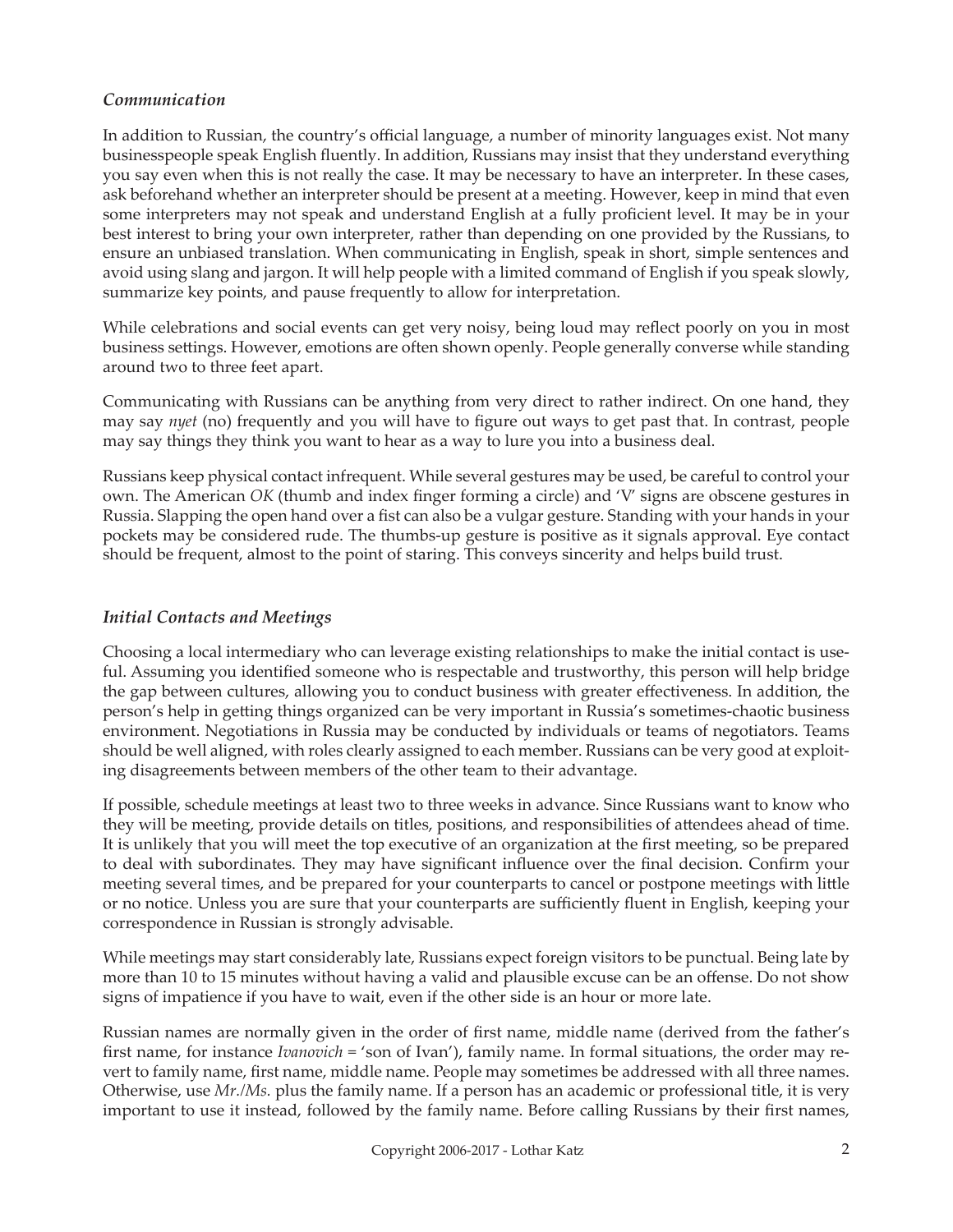wait until they offer it. In that case, use a combination of first name and middle name, for example *Vladimir Ivanovich*. Introductions are accompanied by firm handshakes.

The exchange of business cards is an essential step when meeting someone for the first time, so bring more than you need. You may not always get one in return. It is beneficial to use cards with one side in English and the other in Russian. Show doctorate degrees on your card and make sure that it clearly states your professional title, especially if you have the seniority to make decisions. When presenting your card, ensure that the Russian side is facing the recipient. Smile and keep eye contact while accepting someone else's card, then take a few moments to look at it. Next, place the card on the table in front of you or into your card case.

Meetings usually start with small talk, which may range from short to extensive. Let your counterparts set the pace. The Russian side's primary objective for the initial meeting is to feel you out and assess your and your company's credibility. Remain firm and dignified without being distant, and avoid any patronizing or aggressive behavior. Business may be discussed, but do not try to hurry along with your agenda. It is unrealistic to expect initial meetings to lead to straight decisions. Meetings can often be lengthy and still not reach agreement.

Russian negotiators may try to convince you that they have the background and experience required to be successful, exaggerating their capabilities or making questionable promises in order to maintain foreign contacts.

Presentations should be short and concise. Making a good first impression is at least as important as coming with a compelling proposal. It is characteristic of Russians to be pessimistic, so a lack of enthusiastic responses should not discourage you. Your presentation materials should be attractive, with good and clear visuals. Use diagrams and pictures wherever feasible, cut down on words, and avoid complicated expressions. Russians may expect to discuss many details, so bring enough background information. Having your handout materials translated to Russian is not a must but helps in getting your messages across.

### *Negotiation*

**Attitudes and Styles -** In Russia, the primary approach to negotiating is to employ distributive and contingency bargaining. The buyer is often in a strongly favorable position and may try to push the responsibility to reach agreement to the seller. Given the country's relatively unstable political and economic situation, negotiators may focus mostly on the near-term benefits of the business deal. The primary negotiation style in the country is very competitive and people may become outright adversarial. Most Russians view negotiating a zero-sum game in which one side's gain equals the other side's loss. Negotiations may become more personable and at least a little more cooperative if strong relationships have been established between the parties.

Should a dispute arise at any stage of a negotiation, it is advantageous first to let some time pass to allow things to blow over. Then, you might be able to reach resolution through logical arguing, presenting lots of supporting information, or making a different, though not necessarily better proposal. What you offer may be more valuable to your counterparts than is apparent from their behaviors. Russians love technology, have great respect for western expertise, and are easily impressed by size and numbers. Do not underestimate the strength of your negotiating position.

**Sharing of Information -** Information is rarely shared freely, since Russians believe that privileged information creates bargaining advantages.

**Pace of Negotiation –** Expect negotiations to be very slow and protracted. Especially during the early bargaining stages you may feel that you are making little progress; discussions often stay high-level for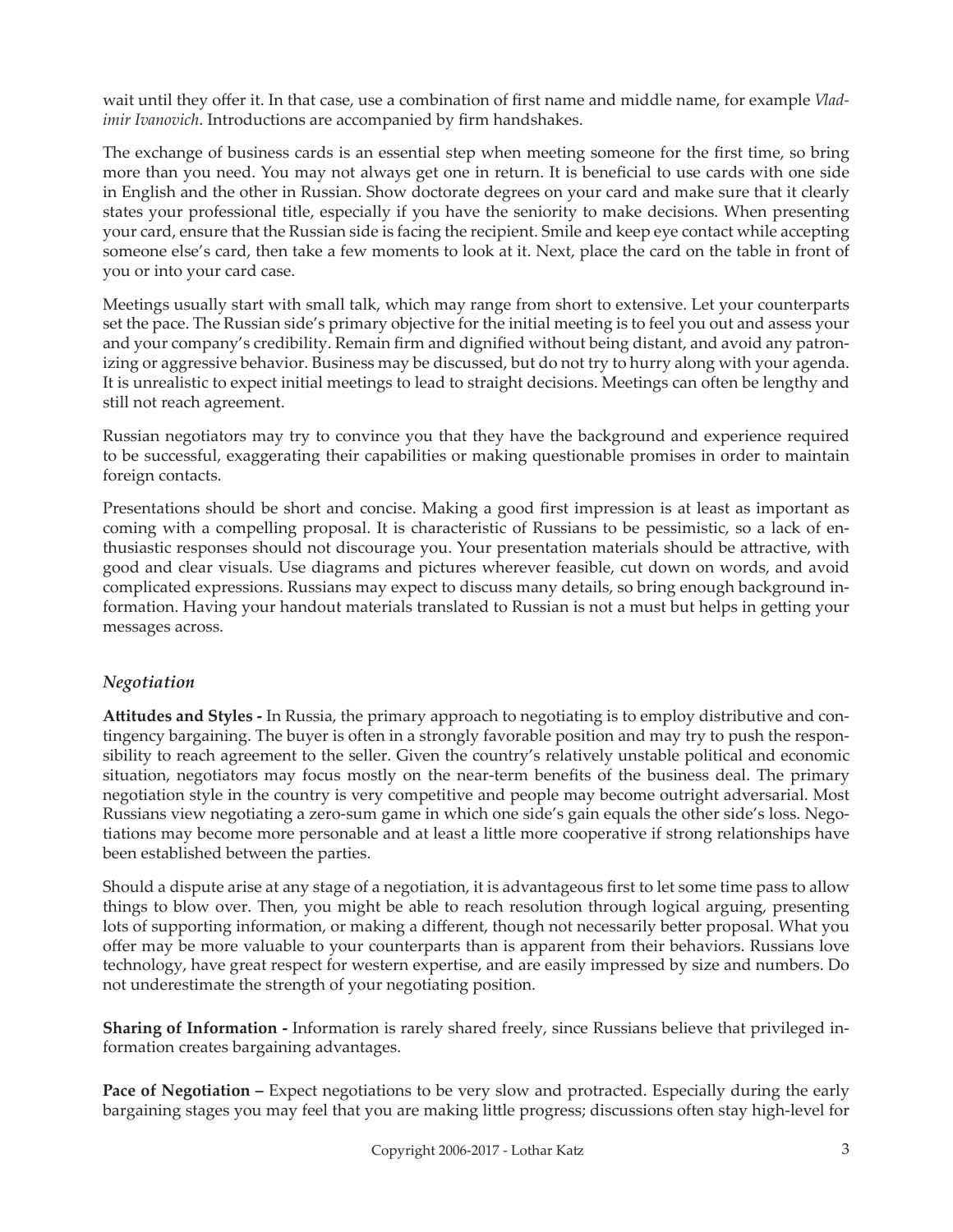quite some time until your counterparts eventually decide to get down to the details of the deal. Success requires extreme patience in this country.

Russians generally employ a polychronic work style. They are used to pursuing multiple actions and goals in parallel. When negotiating, they often take a holistic approach and may jump back and forth between topics rather than addressing them in sequential order. It is not unusual for them to re-open a discussion over items that had already been agreed upon. Negotiators from strongly monochronic cultures, such as Germany, the United Kingdom, or the United States, could find this style confusing, irritating, even annoying. It is crucial to keep track of the bargaining progress at all times.

If your counterparts appear to be stalling the negotiation, assess carefully whether their slowing down the process indicates that they are evaluating alternatives or that they are not interested in doing business with you. More often than not, though, this behavior indicates an attempt to create time pressure or 'wear you down' in order to obtain concessions.

**Bargaining –** While quite a few Russians are highly skilled negotiators, the majority of businesspeople in the country have only limited experience in the field. They may expect to do some bargaining and occasionally haggle a lot, but this is rare. None of this makes them easy prey, though. Russians can be extremely patient, persistent, and stubborn negotiators. It can be very difficult to obtain concessions from them. They often view compromise as a sign of weakness and may frequently refuse to change their position unless the other side offers sufficient concessions or shows exceptional firmness. Similarly, they may make minor concessions while asking for major ones in return. Negotiating with Russians inevitably includes much posturing and maneuvering. The best approach is to be polite but remain tough throughout the bargaining process.

The bargaining stage of a negotiation is usually very extensive. In spite of the Russian reluctance to compromise, prices may eventually move by 40 percent or more between initial offers and final agreement. Concessions never come easily, though. It is not advisable to make significant early concessions, since your counterparts expect further compromises as the bargaining continues.

Deceptive techniques are frequent and Russian negotiators may expect you to use them as well. This includes tactics such as telling lies and sending fake non-verbal messages, pretending to be disinterested in the whole deal or in single concessions, misrepresenting an item's value, or making false demands and concessions. Russians may play stupid or otherwise attempt to mislead you in order to obtain bargaining advantages. Do not take any such tactics personally and consider that your Russian counterparts may not view such behavior as detrimental to the business relationship. Lies may be easy to see through; if in doubt, verify information received from the local side through other channels. Similarly, locals generally treat 'outside' information with caution. 'Good cop, bad cop' may be used on either side of the negotiation table. Russians may also claim 'limited authority,' stating that they have to ask for their manager's approval. More often than not, this might be the truth. However, you may not always be able to force the true decision maker to participate directly in the negotiation, meaning that you may have to accept this indirect negotiation approach.

Russian negotiators often use pressure techniques that include opening with a 'best offer,' showing intransigence, making final or expiring offers, applying time pressure, or nibbling. Final offers may be made more than once and are almost never final. Time pressure can be difficult to counter. If negotiators learn that you are working against a deadline, they may exploit this knowledge to increase the pressure on you to make concessions. Even if you allowed plenty of time, they may suddenly request last-minute concessions and 'take-it-or-leave-it'-type changes near the end of a negotiation. It is important to define in advance what concessions you are willing to make. Russians may often chose to play hardball. It is ok to take a similar stance yourself; otherwise, be patient and wait it out. When using your own pressure tactics, clearly explain your offer and its benefits to your counterpart. Time pressure does not work against them since Russians can be very patient and fatalistic. However, convincing your counterparts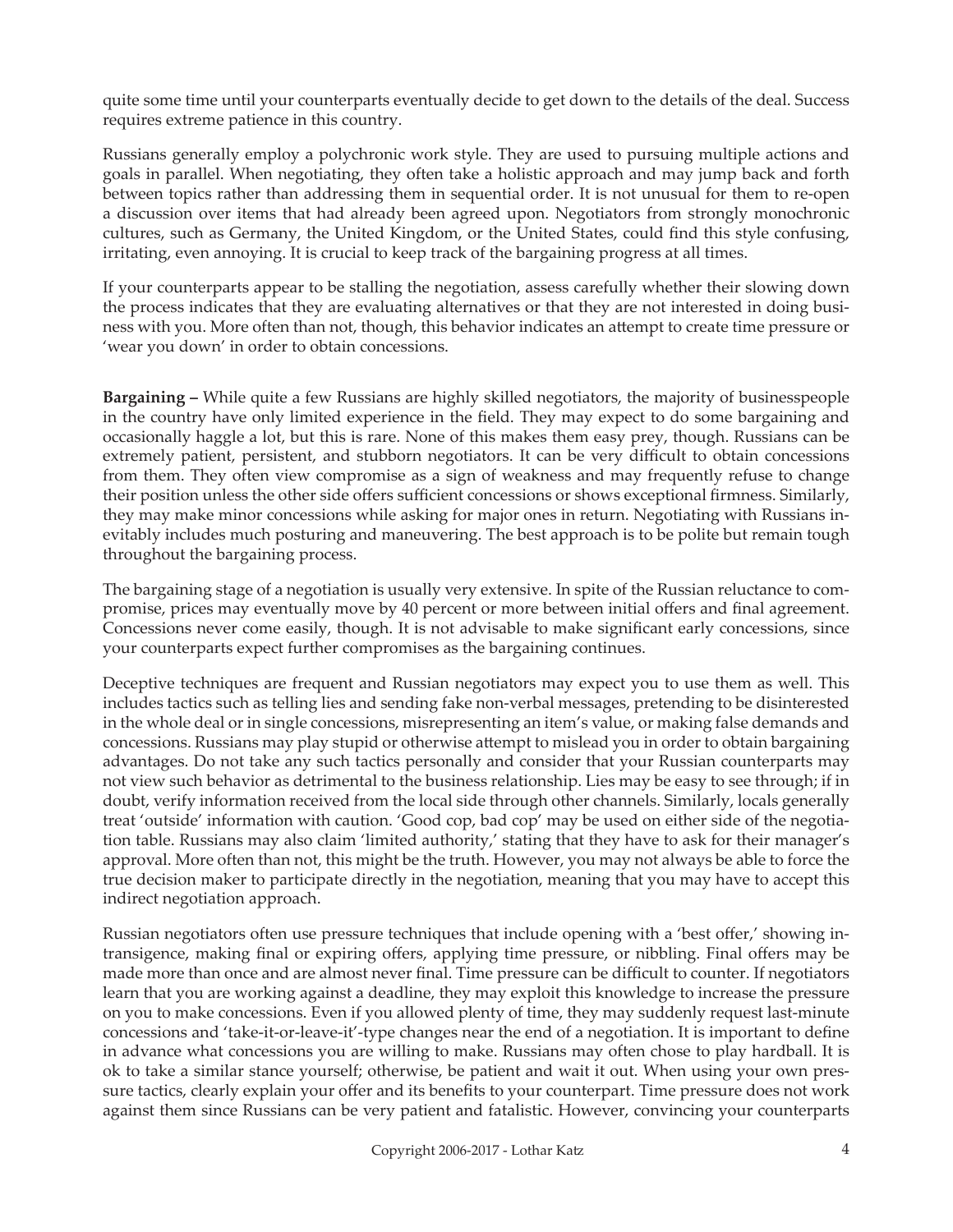to hold the negotiation in the West does give you a strong advantage. They will now be the ones under time pressure, which deprives them of a strong negotiation tool.

Negotiators can be aggressive or outright adversarial, and negotiations in the country often include strong confrontational elements. In extreme cases, this could include official problems and possible harassment. Extreme openings are frequent as a way to start the bargaining process. Negotiators may make direct threats and warnings, openly display anger or lose their temper, or they may walk out of the room, even several times in a row. While it is ok (and can be quite helpful) to respond in kind, you should be careful not to outdo your counterparts. While maintaining a strong and firm position is respected, it is advantageous to insist at various points that the negotiations emphasize mutual benefits and needs.

Other emotional techniques, such as attitudinal bargaining, attempting to make you feel guilty, grimacing, or appealing to personal relationships, are often used. Russians may also resort to defensive tactics. They may change subjects frequently, revisit previously agreed points, introduce all kind of distractions, or ask very direct questions, attempting to take you by surprise. Prepare well for any of these.

As the country is moving from a socialist country to a free-market economy, corruption and bribery have become quite common in Russia's public and private sectors. Personal benefits may be requested openly as part of a deal. It is important to prepare for this upfront. Keep in mind that people may draw the line differently, viewing minor payments as rewards for getting a job done rather than as bribes. Also, consider that there is a fine line between giving gifts and bribing. What you may consider a bribe, a Russian could simply view a nice gift. Introducing and explaining your company's policies early on might help, but be careful not to moralize or appear to imply that local customs are unethical.

**Decision Making –** Companies can be very hierarchical, and people expect to work within clearly established lines of authority. Openly disagreeing with or criticizing superiors is unacceptable. Decision makers are usually senior executives who consider the best interest of the group or organization. They will likely consult with others before making the call. Subordinates may be reluctant to accept responsibility. Decision makers also rarely delegate their authority, so it is important to deal with senior executives. Decisions can take a long time and requires patience.

In Russia's still-shaky political and economic environment, company decisions are rarely independent of outside influences. Never underestimate the role of government officials and bureaucrats, who may have to support and approve company decisions. Similarly, crime groups have gained significant influence across many industries. It is important to come prepared to deal with these outside forces. In extreme cases, you might be well-advised to withdraw from a negotiation should you feel personally threatened. It can be advantageous to indicate to the Russian side that threats would only motivate you to look for other markets and partners.

When making decisions, businesspeople usually consider the specific situation rather than follow universal principles. Personal feelings and experiences may weigh more strongly than empirical evidence and other objective facts do. Russians are often reluctant to take risks. If you expect them to support a risky decision, you may need to find ways for them to become comfortable with it first. You are much more likely to succeed if the relationship with your counterparts is strong and you managed to win their trust.

## *Agreements and Contracts*

Capturing and exchanging written understandings after meetings and at key negotiation stages is useful since oral statements are not always dependable. The Russian side may insist on having a *protokol* (meeting minutes) signed by both parties at the end of a meeting. It serves to record what was discussed, is not a contract, and should not be mistaken for a final agreement. Any part of an agreement may still change significantly before both parties sign the final contract.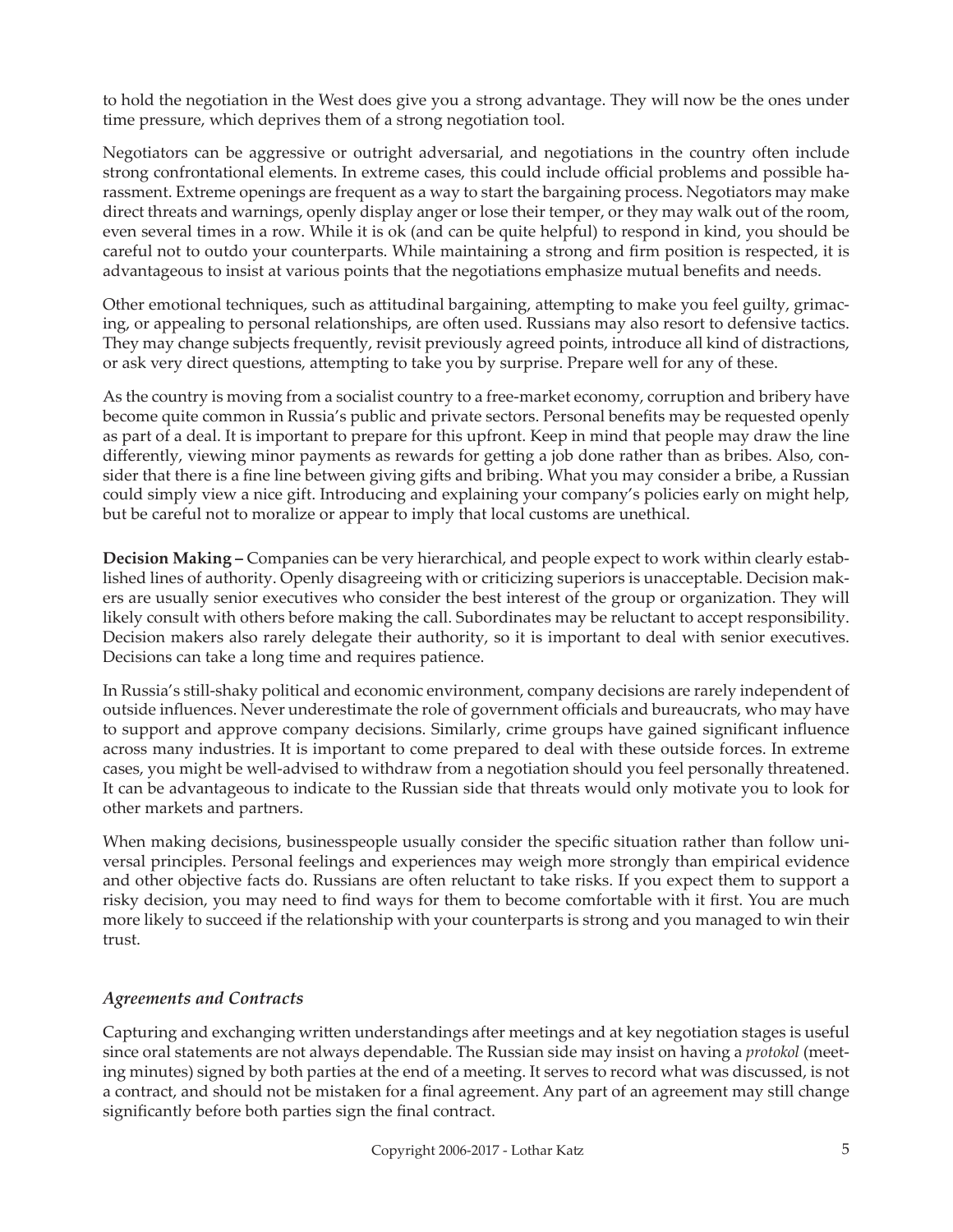Written contracts should be clear and concise, without too many detailed terms and conditions. Signing the contract is important not only from a legal perspective, but also as a strong confirmation of your Russian partners' commitment. Including an arbitration clause in a neutral country, for instance Sweden, is wise. Your counterparts may request that details of the contract be kept secret.

Although your legal rights may not be enforceable, you should definitely consult a local legal expert, ideally throughout the negotiation or at the very least before signing a contract. For the time being, it is wise to recognize that the country's legal system is in a transitional mode, so be prepared for laws to change on short notice. Because of that, bringing an attorney to the negotiation table may not help much, while it could make the negotiation even tougher.

After signing the contract, invite your counterparts to a lunch or dinner to celebrate the beginning of a long-lasting personal and business relationship. This will help your local partners to see you not only as a business partner, but also as a trustworthy contact.

Contracts alone are not dependable. Russians may continue to press for a better deal even after a contract has been signed, or they may ignore some of its terms. Your best chance to ensure that your partners follow through on their commitments is to stay in regular contact and nurture the relationship throughout your business engagement.

#### *Women in Business*

While in theory women enjoy the same rights as men, few Russian women have made it into senior management positions, and most are still struggling to attain positions of similar income and authority. As a visiting businesswoman, emphasize your company's importance and your role in it. This will be even more effective if you can get a male colleague to explain these aspects while emphasizing that women are treated differently in your home country. A personal introduction or at least a letter of support from a senior executive within your company may also help.

Female business travelers should exercise caution and act professionally in business and social situations. Be prepared for flattery, obsequious politeness, and apparent deference. None of this translates into clout at the negotiation table. It is also possible that you will face offensive humor or remarks with sexual connotation. While these are usually best ignored, it may sometimes help to point out that such comments are not practiced in your home country. Displaying confidence and some degree of assertiveness can be effective, but it is very important not to appear overly bold and aggressive.

### *Other Important Things to Know*

Conservative attire is important when doing business here. Male business visitors should wear suits on most occasions. While you do not want to appear overdressed, make sure shoes and suit are in good condition.

Business lunches and dinners are common, and evening entertainment can be lavish. These events frequently include heavy alcohol consumption and may also extend to visits to the *banya* (Russian sauna). Such events are very important as they help advance the vital process of building relationships. Refusing to participate in these activities could be taken as a clear signal that you are not seriously interested in doing business with your counterparts. Having a drink with your Russian partners is an easy way to establish good will. However, realize that they may use the opportunity to continue negotiating. Some may even pretend to be more drunk than they really if they can use this act to their advantage.